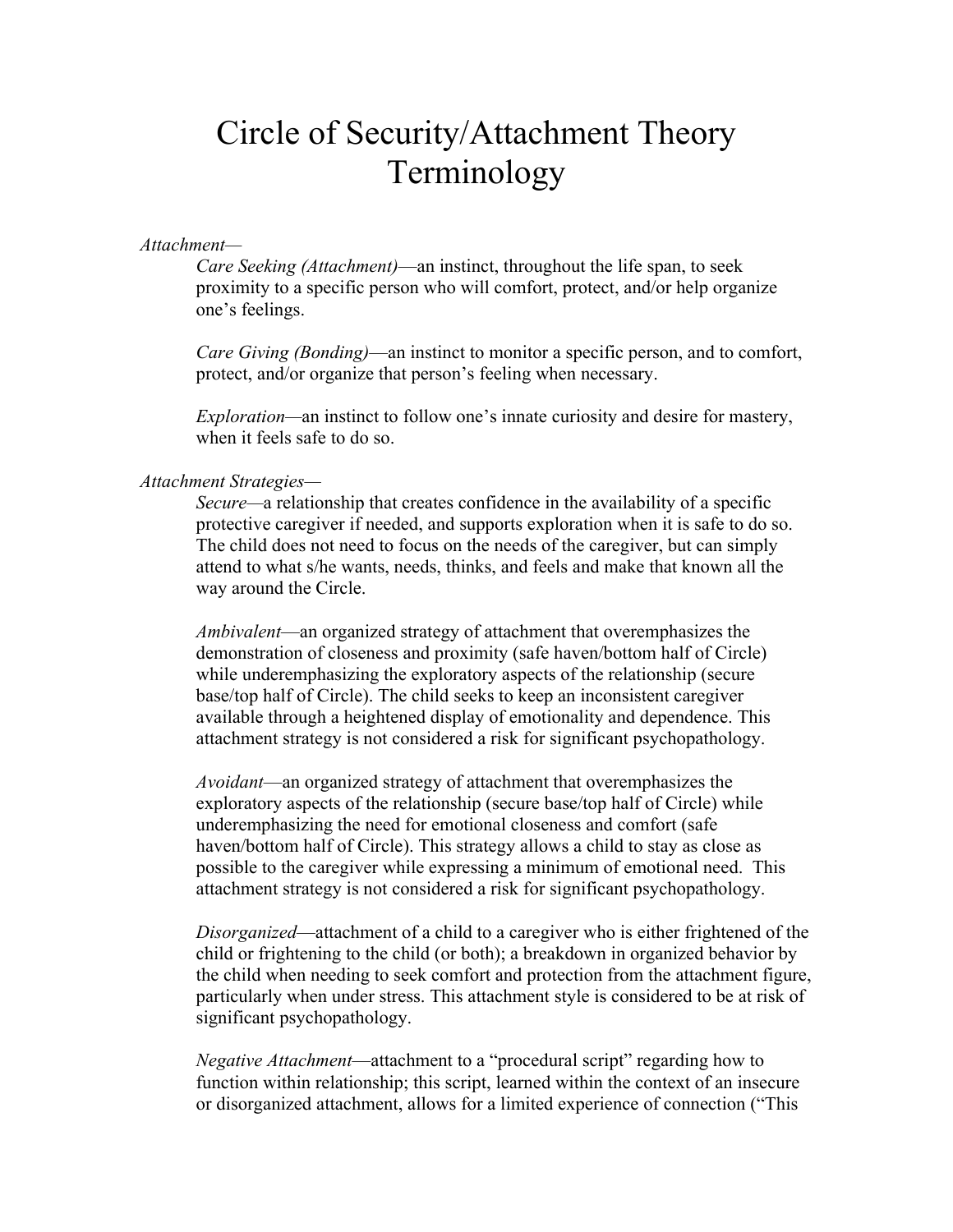may be painful, but at least it allows some predictability and some sense of connection.")

## *Cue/Miscue*

*Cue—*a signal/request (direct or indirect) from the child or caregiver for a specific need to be met.

*Miscue*—a misleading or contradictory cue used to protect the child from the pain of having a specific need exposed and/or unmet. This concept is at the foundation of COS work as a way to teach caregivers how their child is cooperating with them in a well synchronized "dance" that allows both child and caregiver access to each other in a way that currently feels "comfortable" (comfort in the service of defense) to the caregiver.

*Disorganized Spiral*—the tendency to be pulled into a disorganized state of mind when working with someone with a disorganized state of mind; a lapse in reflective capacity; symptoms: 1. rescuing/taking responsibility, 2. becoming punitive/blaming the other.

*Earned or Learned Secure—*the achievement of a secure state of mind through "corrective attachment experiences" with a significant attachment figure (teacher, therapist, friend, partner, spouse, etc.) and/or an increase in reflective capacity concerning past and present attachment experiences.

*Emotional regulation*—the ability to respond to the ongoing demands of experience with a range of emotions in a manner that is socially tolerable and sufficiently flexible to permit spontaneous reactions, as well as the ability to delay spontaneous reactions as needed.

*Empathy—*the capacity to think with and feel with the experience of another.

*Internal Working Model—*mental models of self and attachment partner that regulate, interpret, and predict behavior, thoughts and feelings related to attachment.

*Learned Helplessness*—futility engrained within a context of unpredictable caregiving and/or predictable disregard for attachment needs; futility experienced within an environment that will not respond to requests for help.

*Multi-risk Families*—families with three or more of the following risk factors, \* placing their children at higher risk for cognitive and emotional difficulty.(\* Maternal mental illness, maternal anxiety, negative parental perspectives on childrearing, lack of spontaneous interactions with children, unskilled or unemployed, lack of high school diploma, minority status, lack of family support, stressful life events, family size/overcrowding, low SES, marital distress, parental criminality, foster care for children, drug abuse)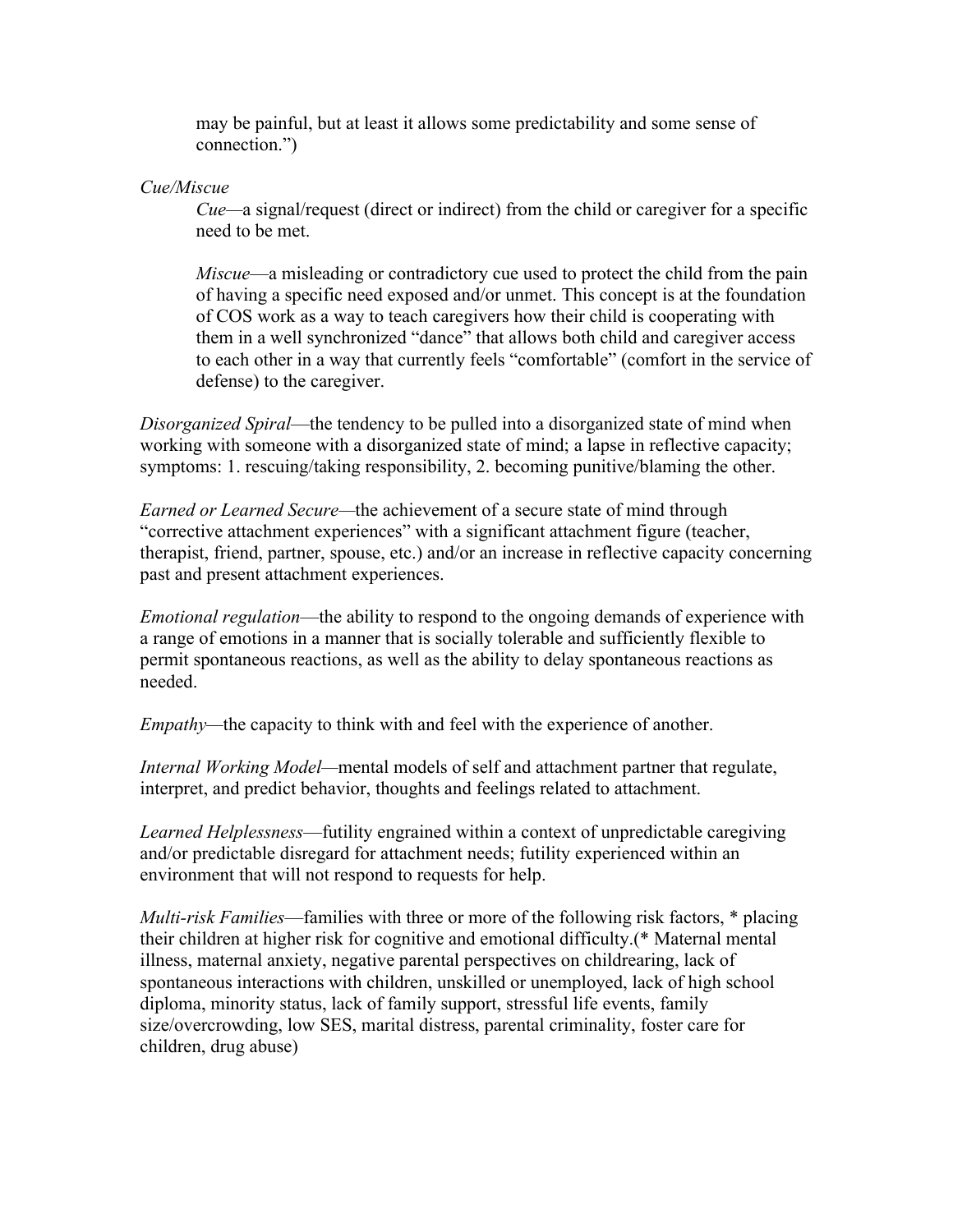*Parenting Styles—*

*Authoritarian—*a parenting style that has a high level of control and a low level of warmth and affection. Children from these families tend to have lower selfesteem, be less trusting, and more withdrawn.

*"Bigger, stronger, wiser, and kind"—*a parenting style with a high level of the caregiver being "in charge" matched with a high level of caregiver warmth and affection. Children from these families tend to be more mature, independent and academically successful. "Bigger, stronger, wiser, and kind" becomes a central parenting focus/goal (repeated often) within the COS protocol.

*Permissive—*a parenting style that has a low level of control and a high level of warmth and affection*.* Children from these families tend to be low in self-reliance and self-control and have trouble adjusting to school.

*Reflective Capacity*—the ability to stand back, observe, and understand one's own behavior, motivation, and needs and to observe and understand the behavior, motivation, and needs of others; the ability to "turn one's self in;" to see in a genuine way how one may be a part of any given problem within relationship, while simultaneously recognizing that the other may also have responsibility.

*Reflective Functioning*—the capacity to reflect upon one's self and one's experience in relationship; the capacity to recognize and work with one's Shark Music.

*Resiliency*—the capacity to be confident, competent, and caring despite significant risk factors throughout childhood. **(**e.g. develop social competence, problem-solving skills, capacity to reflect, autonomy, and a sense of purpose.)

*Rupture and Repair in Relationship—*a parent/child relationship is ruptured when the parent is unable (temporarily) to met the child's attachment needs. The relationship is repaired when the parent and child reestablish their attachment pattern.

*Shark Music –* the painful state of mind (feelings and memories, initially unconscious) of caregiver and/or child that emerges when certain needs on the Circle are evoked. This concept is central to the COS intervention model as a means of normalizing defensive process for caregivers, thus supporting increased reflective capacity.

*State of Mind—the particular way in which we hold or view our experience.* 

*State of Mind Regarding Relationship*—conscious and unconscious beliefs, attitudes, and values regarding past and current attachment experiences.